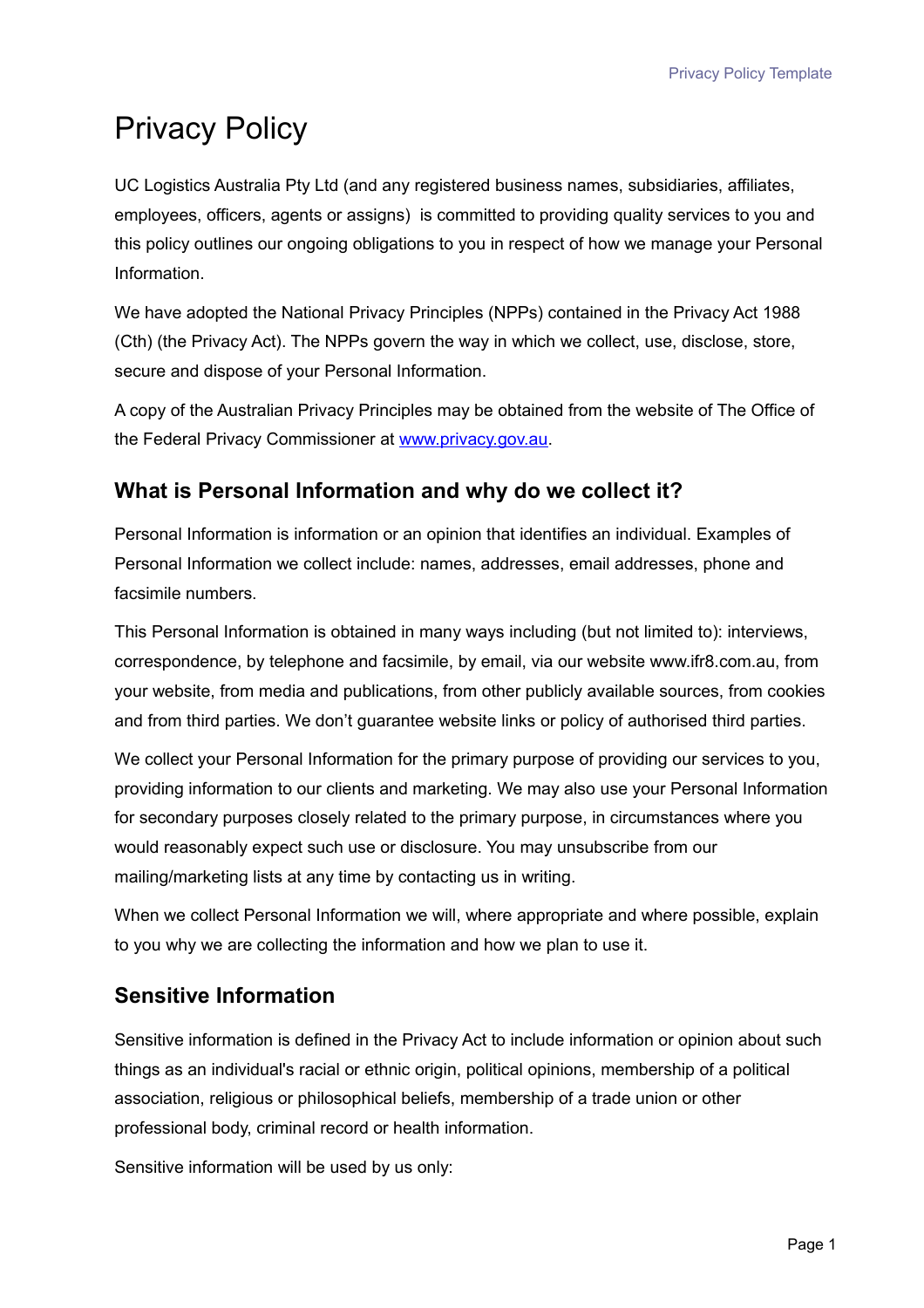- For the primary purpose for which it was obtained
- For a secondary purpose that is directly related to the primary purpose
- With your consent; or where required or authorised by law.

### **Third Parties**

Where reasonable and practicable to do so, we will collect your Personal Information only from you. However, in some circumstances we may be provided with information by third parties. In such a case we will take reasonable steps to ensure that you are made aware of the information provided to us by the third party.

#### **Disclosure of Personal Information**

Your Personal Information may be disclosed in a number of circumstances including the following:

- Third parties where you consent to the use or disclosure; and
- Where required or authorised by law.

#### **Security of Personal Information**

Your Personal Information is stored in a manner that reasonably protects it from misuse and loss and from unauthorized access, modification or disclosure.

When your Personal Information is no longer needed for the purpose for which it was obtained, we will take reasonable steps to destroy or permanently de-identify your Personal Information. However, most of the Personal Information is or will be stored in client files which will be kept by us for a minimum of 7 years.

## **Access to your Personal Information**

You may access the Personal Information we hold about you and to update and/or correct it, subject to certain exceptions. If you wish to access your Personal Information, please contact us in writing.

UC Logistics Australia Pty Ltd will not charge any fee for your access request, but may charge an administrative fee for providing a copy of your Personal Information.

In order to protect your Personal Information we may require identification from you before releasing the requested information.